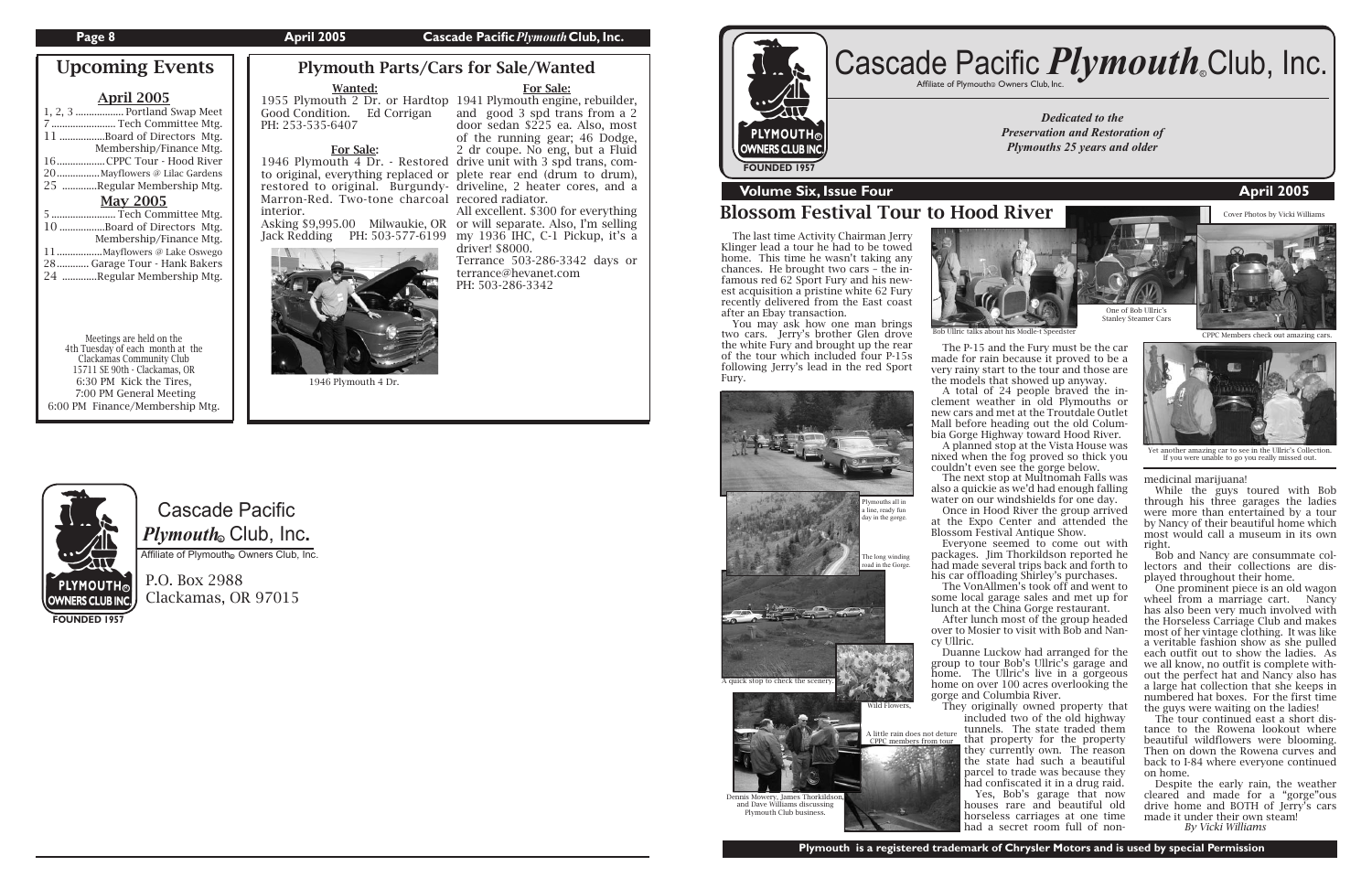#### Standing Committees

Mike Bade..............mdscbade@msn.com P.O. Box 2988- Clackamas, OR 97015

| <b>Activities </b> Jerry Klinger    |               |  |
|-------------------------------------|---------------|--|
| PH:503-665-8330                     | Gresham, OR   |  |
| Co-MembershipBill Call              |               |  |
| PH:503-698-2301                     | Clackamas, OR |  |
| <b>Co-Membership</b> John Sweeney   |               |  |
| PH:503-281-5159 Portland, OR        |               |  |
| Newsletter Mike Bade                |               |  |
| PH:503-653-8102                     | Milwaukie, OR |  |
| <b>Refreshments Dennis Mowery</b>   |               |  |
| PH:503-760-3184                     | Portland, OR  |  |
| <b>Co-Tech AdvisorDave Williams</b> |               |  |
| PH:503-266-4287                     | Canby, OR     |  |
| <b>Co-Tech AdvisorLoren Bennett</b> |               |  |
| PH:503-547-0865                     | Hillsboro, OR |  |
|                                     |               |  |

# Officers 2005 CPPC March Regular Meeting Highlights There were 53 at the March mem-

#### email/mail articles to:

#### Membership:

The minutes for both the January and February meetings were approved by the membership.

Cascade Pacific Plymouth Club, Inc. Membership dues are \$20.00 per calendar year and must hold a current membership to the National Plymouth Club. Membership runs Jan. 1 thru Dec 31.

Advertising Rates: Advertising is free to current Cascade Pacific Plymouth Club Members. Advertising Rate for Non- members is: \$10.00 per newsletter. one column by one inch. Photos accompanying classified ads are \$10.00 per newsletter inch buy 1 column (Black and White Only Discount Rates: Available to long term advertisements. Advertisements should be kept to Plymouth related services.



# 2005 Portland Swap Meet, another success

ber meeting. New members Doug and Gloria Barr were introduced. Doug just happened to be the evening's speaker also.

 Linda Farnsworth reported that Lorraine Griffey would be having more surgery on her broken arm.

 There was no long distance award since no one new had driven over 100 miles to the meeting.

 Dolores Call reported that as of the end of February there was \$6,470.25 in the club account.

 Patty Brost was thanked for bringing refreshments to the meeting.

 Vicki Williams gave the Membership/Finance Committee report and announced there were currently 146 members.

 She also reported that the cruisein scheduled for August 27th will be held at the Haggen's Food and Pharmacy in Oregon City. Some CPPC members met with John Wirfs, the manager of the store and arrangements have been made for Haggen's to provide all the ingredients for a hot dog lunch including drinks.

 John suggested that the registered driver of the car receive a free lunch.

 Duanne addressed the various areas that we will need help with. They included Judging, Sound, Food, Advertising, Awards, Finance, Parking and Sponsors.

 Bill Call and John Sweeney agreed to coordinate parking. Dolores will handle the finances.

 Jerry Klinger and Chuck Willis will coordinate the food. Andrew Haugen volunteered to help in any area needed and Sharon Tiffany said she might be able to arrange for a sound system through her museum.

 Stephanie Willis, Lorraine Griffey and Barbara Rice have agreed to handle registration of the cars.

 Mike Bade gave a report on the newsletter. He is going to devise a form letter to send to new members so he can get front page story ideas. As always, he is looking for any assistance he can receive with the newsletter.

 Jerry Klinger reported on the upcoming activities and events. The Swap Meet was the next big event and

a sign up sheet was sent around to fill the remaining 2 hour slots working in the Club booth.



CPPC Members, Jim Townsend, Dave Williams, Tony Gemma, and Russ Ashley, look for new CPPC Members Russ Ashley, Jeff & Sandi Jolly

President................Duanne Luckow PH:503-761-9411 .......Portland, OR Vice President ...... Rich VonAllmen PH:503-762-7857 .......Portland, OR Secretary ....................Vicki Williams PH:503-266-4287 ...........Canby, OR Treasurer ...................... Dolores Call PH:503-698-2301 .......Portland, OR Member at Large.......Dave Benfield PH:503-829-3435 .......... Mulino, OR

 Vicki Williams told those who had signed up that she would be calling them to coordinate giving them a free pass into the meet.

 On April 16th Jerry and Ann Klinger will be leading a tour to Hood River for the Blossom Festival. Members can meet at the Columbia Gorge Outlet Mall at 8:00 for a trip on the old highway to Hood River. There would only be about 17 miles on the freeway.

the tour to Astoria on August 20th. The hotel chosen was the Red Lion

 Vicki Williams gave a report on in Astoria. Members were asked to indicate whether they needed one bed or two.

Dave Williams gave the Tech Com-

mittee report. Loren Bennett is now the co-chairman of the Tech Committee.

 Dave thanked those members who had donated parts for the swap meet. Members would be loading the parts on March 31st at 10:00AM at Bill's shop to take out to the swap meet and set up. John Sweeney, Bob Dimick and Loren Bennett volun-

teered to help load up.

 Lorraine Griffey reported on the Mayflower tour of the Portland Chinese Garden and encouraged people to sign up for the April 20th tour of the Woodland Lilac Gardens. Members will be meeting at 9:00am by the Mall 205 Newport Bay to carpool to this tour.

 The evening's speaker was Doug Barr from Barr casting who gave a demonstration on his casting process. Doug is also a new club member with a 41 Plymouth.

 The raffle prizes were won by Dave Williams, Jerry Klinger and Richard Cerruti.

 The 50/50 raffle took in \$113 and the \$56.50 was won by Bill Marble.

### April Guest Speaker

 This months guest speaker will be Jeff Peterson from Peterson Studios.

 Jeff and his wife Nancy have a Art Carving business. They create unique carvings on glass, wood, stone, concrete, and more.

 Be sure to come and check their work.

 Once again the Plymouth Club Swap Meet.

west of the Mississippi and anyone who attended would surely agree. It is almost impossible to see it all in one day.

to Bill Call and Duanne Luckow's booth.

 The Tech Committee did a great job of getting parts together, labeled and priced to sell at the meet. Tom Nachand donated four trunks that fit on the back of the 30's cars that were priced at \$100.00 each and two of them sold resulting in a large portion of the total sales.

 Many of the Plymouth Club members donated their time in 2 hours slots to man the booths to sell parts and talk about membership in the at the meet. *by Vicki Williams* club.

Welcome New Members Please add the following new member information to your current roster:

participated in the annual Portland Bill Call, Harris Berg, Don Hufschmid, This is considered the largest meet Sweeney, Scott Farnsworth, Steve The Club had two booths adjacent Tiffany, Bob Dimick and his friend Thanks goes to Duanne Luckow, Rich VonAllmen, Andy Haugen, John Parker, John Sanford, Dennis Rice, Dave Williams, Vicki Williams, Russ Ashley, Herb Watkins, Ray Dunn, Jerry Klinger, Tom Nachand, Allen George Travoli, Jim Townsend, Don Ryan, Bill Marble and Mike Bade for

Doug and Gloria Barr 15072 SE Pinegrove Lp. Clackamas, OR 97015 503-771-3346 barrcast@barrcasting.com 41 Plymouth

Christapher Robertson 6505 McKinley Dr. Vancouver, WA 98665 360-695-1479 31 Roadster

John and Sara Chase 31211 "L" St. Ocean Park, WA 98640 360-665-6102 seachase@centurytel.net 48 Convertible

John Nicklaw 59706 Navejo Rd. Bend, OR 97702 schenectadyjohn@earthlink.net 35 PJ 4D Sedan



helping out. The club earned \$824.25 in the three days selling. Don Amundson, one of our members from the Seattle area stopped by the booth and said hello. He was selling outside from his own booth and generously donated several items for the Club to sell.

 Two new members have signed up as a result of meeting Club members

> Don Amundson, Dave Williamd, John Sweeney, Don Ryan, Jim Townsend, Vicki Williams, Scott Farnsorth, and Duanne Luckow.





Duanne Luckow and Jerry Luckow, get parts ready to swap.



Bill Call Photo

Bill Call Photo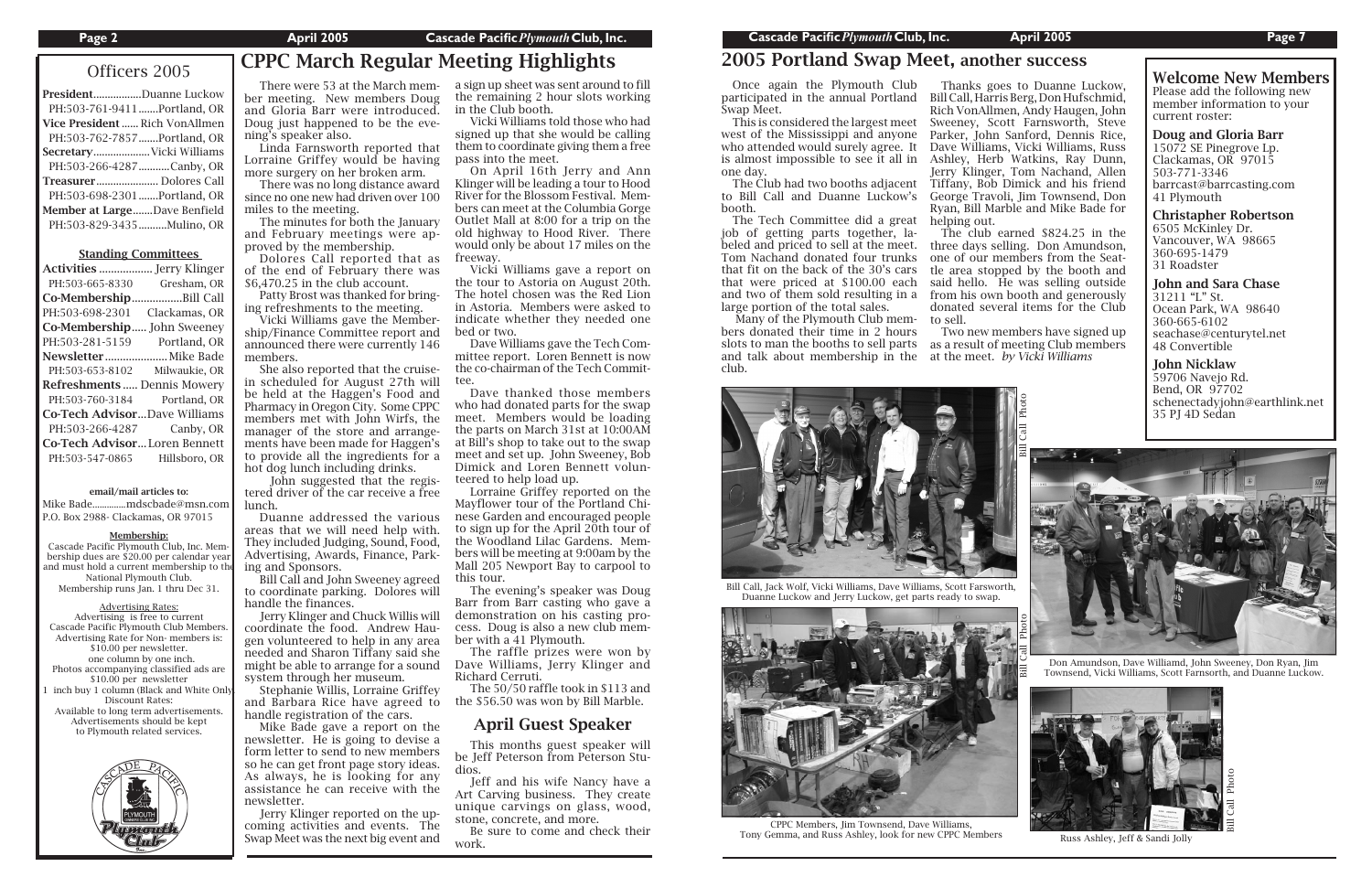# CPPC Member Care

# Hot Dog-Ust Day CPPC Cruise-in Update

Jeff Jolly's mother recently passed away in Central Oregon. Our sympathy to Jeff, Sandi and their family.

 Lorraine Griffey had the rod removed from her broken arm and replaced with a plate. The surgery was a huge success and Lorraine says she has no pain and much more movement in her arm than before the surgery. A severe allergic reaction was her only complaint but was getting better every day.

# Cascade Plymouth Club Tours 2005:

Hubbard, OR - Garage Tour Host: Hank and Angela Baker<mark>s</mark>

Clark County & Grist Mill Tour Hosts: Bob and Jeanette Dimick

 Bill Call had surgery on his eye and is recuperating well. Dolores reports that he looks like he was in a fight! His stitches will be out soon.

### October - 15 & 16 Northwest Car Collector Show Portland Exposition Center

 Bonnie Fox took a recent fall and required 11 stitches in her head. She is doing well now. She and Bill would make a pretty picture together!

### May - 28st

For those of you that read my column. I have good news regarding our swap meet fund raising even We did well with sales at \$824.25. I would like personally thank all those special folks who can and helped out at the club booth.

### June 25th

Clark County Washington Potluck

Host: Jim Thorkildson ....

Dave and Vicki Williams were the super organizer for this event, which I felt ran very smoothly. Ne year the club will have 3 stalls. Please come to the next meeting to hear the great stories.

### July 17th

#### August 20th & 21st

Overnight Tour to Astoria, OR. Host: Vicki & Dave Williams

The Cruise in for August in coming along fine. Flyers are ready to be passed out. They look good. would like to see the membership get involved helping make this our annual fund raiser. The ma ager at Haagen's has stated he would like to see the an annual event.

August 27th CPPCCruise-in "Hot Dog-ust Nights"

Haggens in Oregn City ....

#### September 3rd

Columbia Gorge Interpretive Center - Cruise-in - Skamania, WA

Host: Sharon & Allen Tiffany

#### November - 22 Annual Membership Potluck ....

Call if you have an activity you would like to organize, there is still time. Call Jerry Klinger, Activities Comm. Chair

| od         | Jerry Klinger has done a fantastic job heading up |
|------------|---------------------------------------------------|
| nt.        | a tour to Hood River and Mosier. I attended most  |
| to         | of the event and enjoyed seeing all my Plymouth   |
| ne         | friends. Thanks Jerry!                            |
|            | I never did find out from the women what Nancy    |
| <b>Prs</b> | does in Mosier? It was a secret. We saw some neat |
| ≥xt        | wood carvings of complete engines.                |
| he         | We have a guest speaker this month about special  |
|            | trophies. Please don't miss this one.             |
| ie.        | See you at the upcoming Plymouth meeting.         |
| эd.        | Happy motoring.                                   |
| in         |                                                   |
| ın-        | Duanne                                            |
| ıis        | 503-761-9411                                      |
|            | daluckow@aol.com                                  |
|            |                                                   |

 Plans for the August 27th cruisein at the Oregon City Haggen's Food and Pharmacy are well under way.

 A big item to cross off the list is the emcee/sound system as Rob Peterson has volunteered to bring the sound system and act as emcee.

 Any of you that have attended the Columbia Gorge Interpretive Center's car show over Labor Day will be familiar with Rob as he is the voice of that show and does a fantastic



 While at the recent Portland Swap Meet a vendor there offered to supply our "goodie bags" along with a souvenir t-shirt and a metal sign for prize giveaways. Hot Rod Hot Line, a website for selling cars and finding parts will be sending us 100 bags ready to be stuffed with our goodies.

 So the next step is getting the "goodies" for the bags. Members are encouraged to help in any way they can to get as many "goodies" in our bags. Many banks, insurance companies, health care agencies and local phone and cable companies have promotional items they routinely give away.

 Members should feel free to contact any of these businesses and ask if they have any items they would be willing to part with. We will need 100 of each item we put in a bag. Pens, pads, tape measures, candy, water bottles are some examples of items found in cruise-in goodie bags in the past.

 We already have received our first sponsor thanks to Dan Ryan. Macarthur Blvd. Dairy Queen, in Vancouver is the first to sign up and pay a \$20.00 sponsorship for an award. Thanks to Scott Jackson at the Dairy Queen and thanks to Don Ryan who has earned a free 50/50 ticket at the next member meeting. Another item on "the list" is door prizes. The more prizes you have the more people will purchase door

prize tickets. If we were to pull ten winning numbers every 20 minutes starting at 11:00 and ending at 2:00 right before the awards we would need 100 items for prizes. So we are also looking for prize donations for the show.

 Someone you contact may not want to sponsor a \$20.00 award but they may be willing to provide and item from their business or a gift certificate for something from their business. Members should feel free to donate prizes also. An inexpensive donation that makes a good prize is a 12 pack of soda.

 Since Coca Cola is providing the drinks at the show it might be a good idea to make the  $1\overline{2}$  pack a Coke product!

 Also, if you are shopping Costco or Harbor Freight there are lots of inexpensive items you might consider throwing in with your regular purchase to donate as a prize. Any value from as little as a dollar on up will be greatly appreciated.

 Feel free to bring any prize donations to the monthly meetings to get us on the way to a great Hot Dog-Ust Day. *By Vicki Williams*

 Troy House has been undergoing more chemo therapy but is in good spirits in Idaho.

 Harriet Sweeney is fighting pneumonia and resting at home. John is taking very good care of her.

 Vickie Shepherd continues her recovery at home and makes improvement every day. It has been almost 11 months since her courageous battle back from a stroke began.

 Ray and Virginia Dunn both have been under the weather with that bad flu and a pulled muscle respectively.

 Stephanie Willis has been "tipping over" of late and since there was no alcohol involved she decided to seek a doctor's opinion. An inner ear infection is the culprit.

We wish all of the above speedy recoveries.

*by Vicki Williams*

ers of Barr Castings, a casting Business, specializing in Bronze and aluminum castings; located at 76th and Johnson Creek Blvd. in Portland

Oregon.

 Doug has been doing castings since 1969. Casting is considered a lost art, which hasn't changed too

much over the years.

 Doug and Gloria Barr are the own-Once a core is made it can be used

 The process begins with a pattern, generally a pattern created from wood and fastened to a board which is used to make pattern in the special sand I believe Doug refers to it as green sand, containing Alvin Crystals. That is the key to making

the process work.

over and over. Customers bring in bumpers, windshield posts, and most anything that is loose. Bring in a photo or a sketch or even the original old or new part you want to have cast. They can also design your part on the computer.

 Doug can come up with different strengths of aluminum, bronze and even zinc depending on the situation.

 Doug showed the CPPC members how he uses a special mixture of egg whites, sand and a little  $CO<sup>2</sup>$  to make the necessary mold for parts that require a hollow area.

 What Doug does, really is very amazing, when you see the finished products that come from his castings. He even uses special rulers to accommodate for the shrinkage, when using different casting materials.

 You can save yourself some money if you degrease all those old parts, door handles, etc. you need to bring in.

 There is a minimum charge of \$50.00 for each casting Doug makes, but if Doug can make several copies at once it will lower the cost per piece.

 Doug says he can't pull a "Rabbit" out of a hat but he will do his best to accommodate his customers.

 Doug and Gloria brought in an assortment of molds and patterns to explain the processes and demonstrate how he does castings.

 If you need a spare part for that car restoration project, give Doug and Gloria a call and they will probably be able to fix you up.



Doug Barr demonstrates how to make a mold for the CPPC members.

# Gloria and Doug Barr, of Barr Castings, March Guest Speaker **The Steering Column**, A Message from the President

Doug Barr explains how the mold process works for the casting parts.

### Corrections to the 2005 Membership Roster

 On the inside cover Jerry Klinger's phone number should be 503-665-8330.

 Dolores Call's city should be Happy Valley.

 Email for Dave Williams is ilikemopar@aol.com

 Address for Don Lutz is now 3520 SW Xero Ave. Redmond, OR 97756

 Add phone number to Ed Corrigan 253-535-6407; email elc@w-link.net

 Pat and Patty Broast's phone number in the 2005 CPPC Membership Roster should be as follows: 503-761-2792.

 If you have changes to your information listed in the Membership Roster, please let us know.

# Your help will be needed

 There are two upcoming events that will require a lot of help from the membership, for them to be successful.

 The CPPC Hot Dog-ust Day Cruisein and the Northwest Car Collector Show, will both test the resolve of the membership.

 Check to see what you can do to help make these events a success.

 It is nice to see new faces at the club events and membership meetings. Each of you can make a difference.

See you at the next club event.

*Mike Bade CPPC Newsleter Editor*